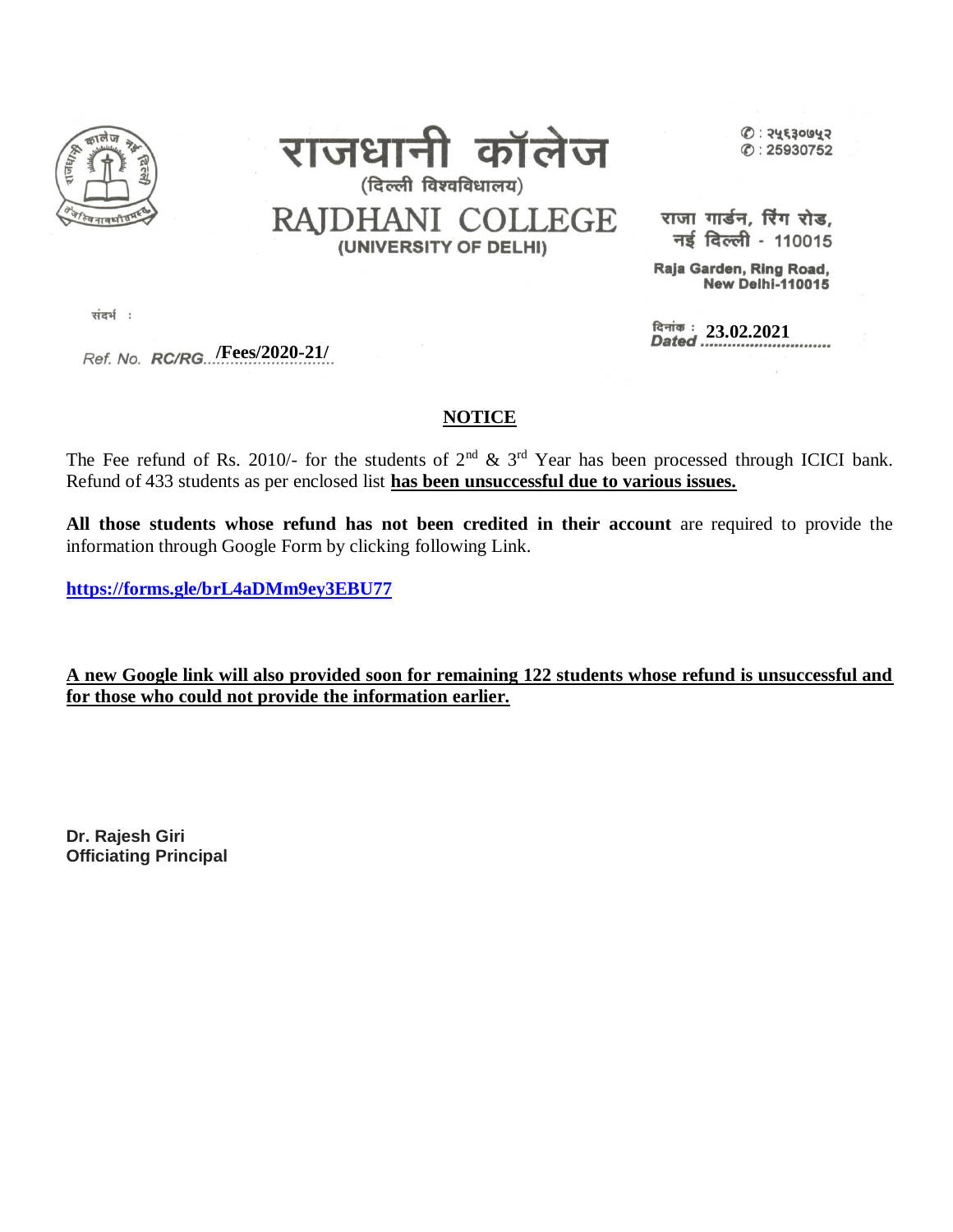| S.No           | Exam             | <b>College</b>             | Name of the                             | Father/Guardian                   | Course:                                         |
|----------------|------------------|----------------------------|-----------------------------------------|-----------------------------------|-------------------------------------------------|
|                | <b>Roll No.:</b> | Roll No.                   | Student:                                | Name:                             |                                                 |
| $\mathbf{1}$   | 18055582050      | 8661                       | Payas Guliani                           | Rajesh Guliani                    | B.Sc. Physical Science with Computer<br>Science |
| $\overline{2}$ | 18055511032      | 2145                       | Seyiekhrieno<br>Paphino                 | Lezotuo Paphino                   | B.A. (Hons.) English                            |
| 3              | 19055504020      | 3340                       | Sharon Elizabeth<br>Saju                | SAJu Elias Cherian                | B. Com. (Hons.)                                 |
| 4              | 18055529061      | 8169                       | Nishant                                 | Naresh kumar                      | B.A. (Hons.) Sanskrit                           |
| 5              | 18055516016      | 1216                       | Rahul Dayma                             | Rajender Kumar<br>Dayma           | B.A. (Hons.) Hindi                              |
| 6              | 18055529007      | 8107                       | charu                                   | Ashok kumar rohilla               | B.A. (Hons.) Sanskrit                           |
| $\overline{7}$ | 18055527068      | 1873                       | Palak Sharma                            | Anil Sharma                       | B.A. (Hons.) Political Science                  |
| 8              | 19055501181      | 600                        | <b>BOBBY KUMAR</b>                      | <b>DHARMENDRA</b><br><b>KUMAR</b> | B.A. Prog.                                      |
| 9              | 19055510031      | 2546                       | Jatin wadhwa                            | Deepak Kumar                      | B.A. (Hons.) Economics                          |
| 10             | 19055557066      | 5651                       | Abhishek verma                          | Rakesh verma                      | B.Sc. (Hons.) Chemistry                         |
| 11             | 18055518033      | 1534                       | Sweety Sah                              | Late Kapildev Sah                 | B.A. (Hons.) History                            |
| 12             | 19055501069      | 478                        | <b>SURAJ</b>                            | <b>MEGHNATH GUPTA</b>             | B.A. Prog.                                      |
| 13             | 19055501187      | 606                        | Hansika                                 | <b>Mahinder Gopal</b><br>sharma   | B.A. Prog.                                      |
| 14             | 19055516034      | 1340                       | Aqsa Ayaz                               | Md Ayazuddin                      | B.A. (Hons.) Hindi                              |
| 15             | 19055516044      | 1352                       | Arshi                                   | Farhat Ali                        | B.A. (Hons.) Hindi                              |
| 16             | 19055501038      | 055<br>Rajdhani<br>College | Savita kumari                           | Kishor mehata                     | B.A. Prog.                                      |
| 17             | 19055518056      | 1659                       | <b>NILOFAR</b>                          | Md. ISLAM                         | B.A. (Hons.) History                            |
| 18             | 18055563058      | 7271                       | Ujjawal                                 | Rajesh Kumar                      | B.Sc. (Hons.) Mathematics                       |
| 19             | 19055511021      | 2234                       | Almas                                   | Md Rais                           | B.A. (Hons.) English                            |
| 20             | 18055504148      | 3181                       | Prabhat ahuja                           | Parvesh ahuja                     | B. Com. (Hons.)                                 |
| 21             | 18055504121      | 3152                       | Shravan Dass                            | <b>Mahesh Dass</b>                | B. Com. (Hons.)                                 |
| 22             | 19055504054      | 3392                       | Sourav Garg                             | Mr. Sunil garg                    | B. Com. (Hons.)                                 |
| 23             | 18055501124      | 151                        | Krishan                                 | Manmohan                          | B.A. Prog.                                      |
| 24             | 19055504029      | 3364                       | <b>INDERJEET SINGH</b><br><b>BANSAL</b> | RASHPAL SINGH<br>BANSAL           | B. Com. (Hons.)                                 |
| 25             | 19055501146      | 563                        | Amisha bajpai                           | Sunil Kumar Bajpai                | B.A. Prog.                                      |
| 26             | 19055501054      | 460                        | Sukhrana                                | Zakir hussain                     | B.A. Prog.                                      |
| 27             | 19055582055      | 4312                       | Mahima Gupta                            | Mukesh Gupta                      | B.Sc. Physical Science with Chemistry           |
| 28             | 17055504074      | 3249                       | Narender                                | Ram mehar Singh                   | B. Com. (Hons.)                                 |
| 29             | 18055504049      | 3073                       | Sneh Garg                               | Rajesh kumar garg                 | B. Com. (Hons.)                                 |
| 30             | 18055510047      | 2460                       | Ritika Gupta                            | Manoj Gupta                       | B.A. (Hons.) Economics                          |
| 31             | 19055510042      | 2558                       | Saheba                                  | MD.kamrul                         | B.A. (Hons.) Economics                          |
| 32             | 18055557067      | 5581                       | CHAHAT                                  | Hans Raj Goel                     | B.Sc. (Hons.) Chemistry                         |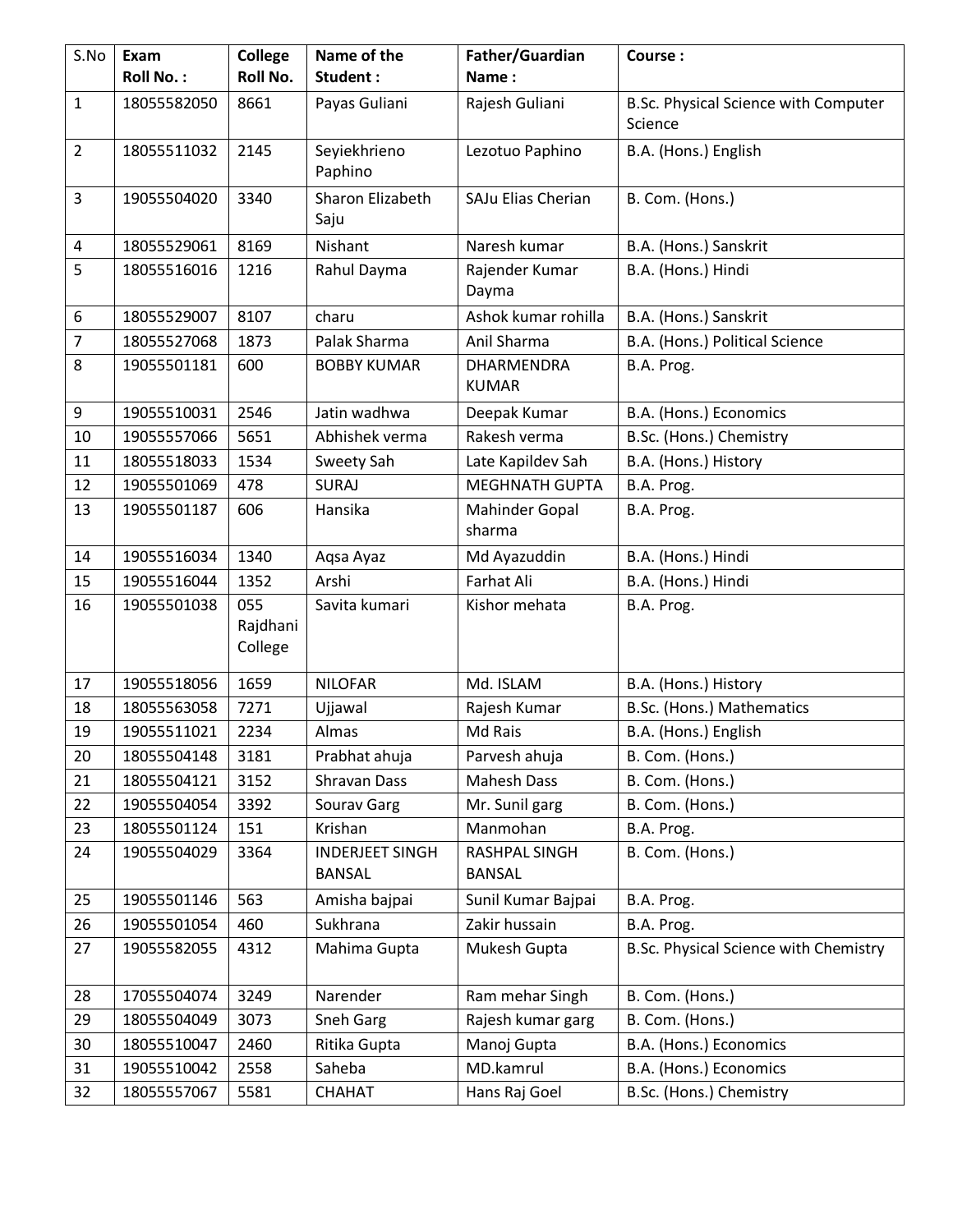| 33 | 19055557057 | 5672 | Shamim hussain              | Mohd jawad                           | B.Sc. (Hons.) Chemistry                                              |
|----|-------------|------|-----------------------------|--------------------------------------|----------------------------------------------------------------------|
| 34 | 18055527017 | 1818 | Surbhi                      | Ajay jain                            | B.A. (Hons.) Political Science                                       |
| 35 | 19055558038 | 6356 | Abdul Mehdi                 | Mohd Ali                             | B.Sc. (Hons.) Electronics                                            |
| 36 | 18055582008 | 8612 | Akhil suri                  | Sunil kumar suri                     | B.Sc. Physical Science with Computer                                 |
|    |             |      |                             |                                      | Science                                                              |
| 37 | 19055501221 | 659  | Muskan setia                | Vinod kumar setia                    | B.A. Prog.                                                           |
| 38 | 19055501290 | 736  | <b>VIKRANT BOGIA</b>        | <b>JAGJEET KUMAR</b><br><b>BOGIA</b> | B.A. Prog.                                                           |
| 39 | 18055518024 | 1525 | Manish singh<br>patwal      | Bharat singh patwal                  | B.A. (Hons.) History                                                 |
| 40 | 19055501147 | 564  | Anita                       | Jeevan rai                           | B.A. Prog.                                                           |
| 41 | 18055529009 | 8109 | sujata                      | kletush                              | B.A. (Hons.) Sanskrit                                                |
| 42 | 19055504077 | 3419 | <b>KARAN SAHDEV</b>         | <b>ASHWANI SAHDEV</b>                | B. Com. (Hons.)                                                      |
| 43 | 19055501116 | 529  | Dheeraj Pandey              | Sunil Pandey                         | B.A. Prog.                                                           |
| 44 | 19055504167 | 3522 | Nandini Arora               | Mr Ravi Bhushan                      | B. Com. (Hons.)                                                      |
| 45 | 19055501117 | 530  | Neeraj pandey               | Sushil pandey                        | B.A. Prog.                                                           |
| 46 | 18055504114 | 3144 | Priyanka<br>Sabharwal       | Sanjeev Sabharwal                    | B. Com. (Hons.)                                                      |
| 47 | 19055504072 | 3414 | aarjav jain                 | sanjeev kumar jain                   | B. Com. (Hons.)                                                      |
| 48 | 19055501269 | 710  | SAKSHI MISHRA               | ANUJ MISHRA                          | B.A. Prog.                                                           |
| 49 | 19055584041 | 4949 | Raju Kumar                  | Ramayan sah                          | <b>B.Sc. Applied Physical Science</b><br><b>Industrial Chemistry</b> |
| 50 | 18055501027 | 33   | Raman                       | Suraj bhan                           | B.A. Prog.                                                           |
| 51 | 19055563003 | 7304 | Anushka Jaiswal             | Praveen Jaiswal                      | B.Sc. (Hons.) Mathematics                                            |
| 52 | 18055504128 | 3158 | <b>Vivek Asiwal</b>         | Sunil Kumar                          | B. Com. (Hons.)                                                      |
| 53 | 18055516065 | 1269 | Rashika<br>Khatnawalia      | Roshan Lal                           | B.A. (Hons.) Hindi                                                   |
| 54 | 18073582057 | 4438 | himanshu kumar              | mahesh kumar                         | <b>B.Sc. Physical Science with Electronics</b>                       |
| 55 | 19055511008 | 2217 | Saksham<br>Choudhary        | Sanjeev Choudhary                    | B.A. (Hons.) English                                                 |
| 56 | 18055567074 | 5085 | Anshul Sharma               | Mr. Shiv Prasad<br>Sharma            | B.Sc. (Hons.) Physics                                                |
| 57 | 19055501360 | 853  | Gourav Meena                | Ramlakhan Meena                      |                                                                      |
| 58 | 18055557026 | 5529 | <b>ANOOP SINGH</b><br>SAINI | <b>KUWARPAL SAINI</b>                | B.Sc. (Hons.) Chemistry                                              |
| 59 | 18055557045 | 5552 | Lavish Gupta                | Vinod Gupta                          | B.Sc. (Hons.) Chemistry                                              |
| 60 | 18055504113 | 3143 | Shreya Sahni                | Dhiraj Sahni                         | B. Com. (Hons.)                                                      |
| 61 | 18055527021 | 1822 | Chhaya                      | Bihari lal                           | B.A. (Hons.) Political Science                                       |
| 62 | 18055567030 | 5031 | Satyam kumar<br>mishra      | Uday shankar<br>mishra               | B.Sc. (Hons.) Physics                                                |
| 63 | 19055501009 | 412  | Kiran                       | Rameshwar                            | B.A. Prog.                                                           |
| 64 | 18055501035 | 41   | Sunny                       | Ram narayan<br>Chaudhary             | B.A. Prog.                                                           |
| 65 | 18055501171 | 215  | Lakshmi                     | Vijay kumar                          | B.A. Prog.                                                           |
| 66 | 18055501153 | 188  | AARUSHI BISHT               | Surender singh Bisht                 | B.A. Prog.                                                           |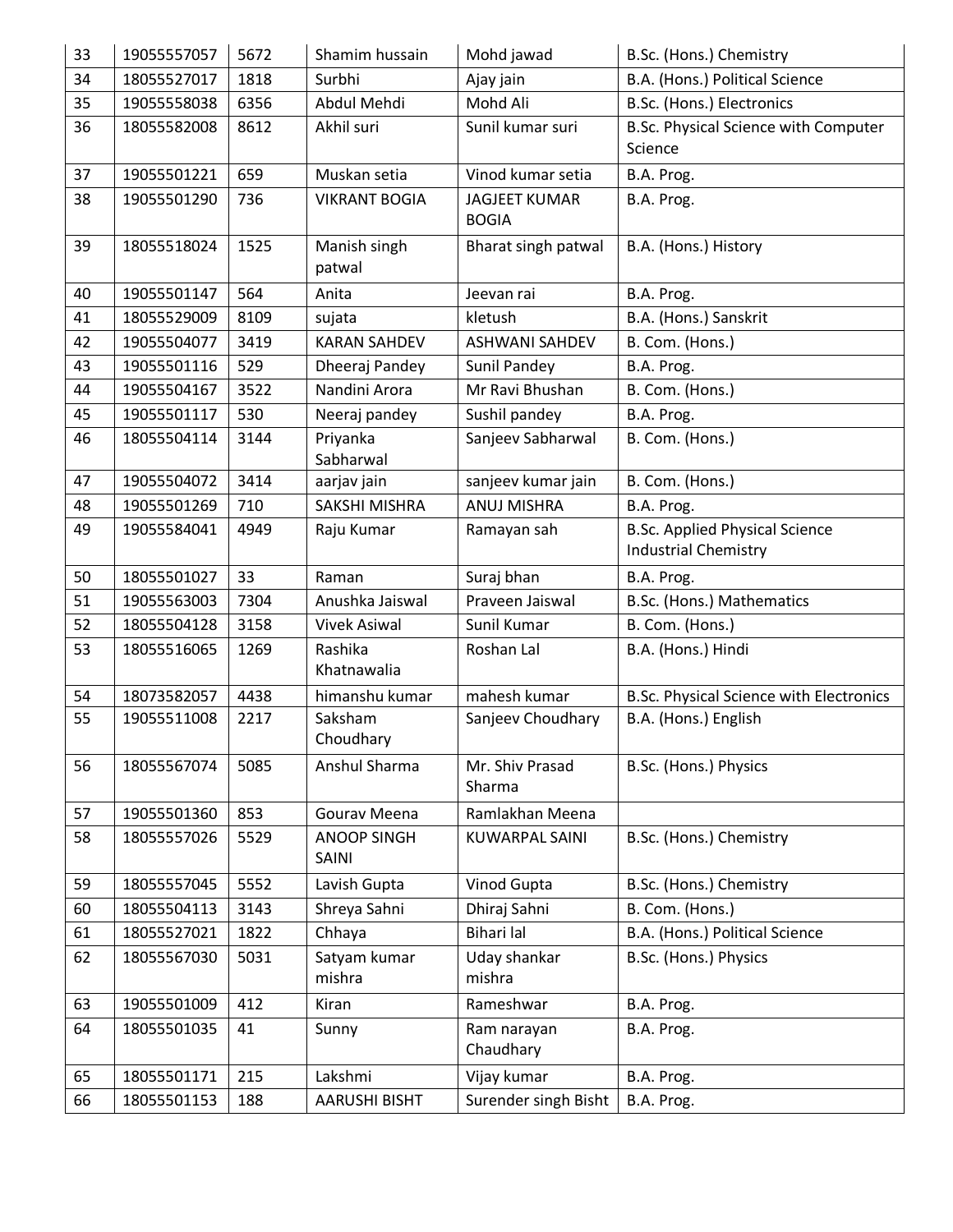| 67 | 18055501065 | 82   | Geeta                                 | Ram babu prasad                  | B.A. Prog.                                                           |
|----|-------------|------|---------------------------------------|----------------------------------|----------------------------------------------------------------------|
| 68 | 18055504064 | 3090 | Palak Anand                           | Anil Anand                       | B. Com. (Hons.)                                                      |
| 69 | 18055527024 | 1825 | Ashish Sharma                         | Mahesh Sharma                    | B.A. (Hons.) Political Science                                       |
| 70 | 18055501009 | 10   | Manoj                                 | Raju                             | B.A. Prog.                                                           |
| 71 | 18055527022 | 1823 | Neelesh                               | Om Prakash                       | B.A. (Hons.) Political Science                                       |
| 72 | 19055504112 | 3460 | Garvit Gambhir                        | <b>B R Gambhir</b>               | B. Com. (Hons.)                                                      |
| 73 | 19055504210 | 3569 | Ritin Dogra                           | Vijay Dogra                      | B. Com. (Hons.)                                                      |
| 74 | 19055582012 | 4616 | Avneesh Kumar<br><b>Dixit</b>         | Umesh Kumar                      | B.Sc. Physical Science with Electronics                              |
| 75 | 18055557025 | 5528 | <b>ABHISHEK KUMAR</b><br><b>SINGH</b> | <b>ARJUN SINGH</b>               | B.Sc. (Hons.) Chemistry                                              |
| 76 | 19055504097 | 3441 | Shyam Agrawal                         | Mr. Ganesh Prasad<br>Agrawal     | B. Com. (Hons.)                                                      |
| 77 | 19055501216 | 645  | Kushgra Srivastava                    | Pradeep Srivastava               | B.A. Prog.                                                           |
| 78 | 1805552127  | 4148 | Chandvi Sharma                        | Mr. Anil Sharma                  | B.Sc. Physical Science with Chemistry                                |
| 79 | 19055511022 | 2235 | Ananya Khosla                         | Lalit Khosla                     | B.A. (Hons.) English                                                 |
| 80 | 18055504019 | 3031 | Megha Miglani                         | Dinesh Miglani                   | B. Com. (Hons.)                                                      |
| 81 | 19055504065 | 3407 | <b>Kunal Bharara</b>                  | Manoj kumar                      | B. Com. (Hons.)                                                      |
| 82 | 18055511011 | 2118 | Pritam Yadav                          | Dharampal                        | B.A. (Hons.) English                                                 |
| 83 | 18055582125 | 4146 | Albab                                 | Rais                             | B.Sc. Physical Science with Chemistry                                |
| 84 | 19055504043 | 3380 | <b>MUSKAN</b><br>AGGARWAL             | <b>PARVEEN KUMAR</b><br>AGGARWAL | B. Com. (Hons.)                                                      |
| 85 | 18055584016 | 4719 | Rajdeep Chauhan                       | Ravindra kumar                   | <b>B.Sc. Applied Physical Science</b><br><b>Industrial Chemistry</b> |
| 86 | 19055504115 | 3464 | <b>Bulbul Goel</b>                    | Sanjeev Kumar Goel               | B. Com. (Hons.)                                                      |
| 87 | 18055504027 | 3039 | Abhishek Bansal                       | Mukesh Chand                     | B. Com. (Hons.)                                                      |
| 88 | 18055567073 | 5086 | Aastha Sharma                         | Gyanendra Kumar<br>Sharma        | B.Sc. (Hons.) Physics                                                |
| 89 | 18055504093 | 3120 | Divya Goel                            | Hari Niwas                       | B. Com. (Hons.)                                                      |
| 90 | 19055501322 | 815  | P. Heidoyivile<br>Haiding             | Pauheiloing                      | B.A. Prog.                                                           |
| 91 | 19055510019 | 2531 | Muskan Arora                          | Mr Yogender Arora                | B.A. (Hons.) Economics                                               |
| 92 | 19055501203 | 627  | Ujjwal Sharma                         | Deepak Sharma                    | B.A. Prog.                                                           |
| 93 | 19055504134 | 3484 | Ishita vaswani                        | Rajeev vaswani                   | B. Com. (Hons.)                                                      |
| 94 | 19055563063 | 7378 | Sandeep<br>Wadhawan                   | Vijay Wadhawan                   | B.Sc. (Hons.) Mathematics                                            |
| 95 | 18055504168 | 3205 | Neeraj yadav                          | Naresh yadav                     | B. Com. (Hons.)                                                      |
| 96 | 18055510050 | 2464 | Aashita Jain                          | Naveen Jain                      | B.A. (Hons.) Economics                                               |
| 97 | 18055504102 | 3131 | Sparsh Budhiraja                      | Tarun Budhiraja                  | B. Com. (Hons.)                                                      |
| 98 | 19055558025 | 6335 | <b>VINNY GOYAL</b>                    | Mr. Joginder Goyal               | B.Sc. (Hons.) Electronics                                            |
| 99 | 18055504132 | 3163 | Aayush Bansal                         | Shri bhagwan bansal              | B. Com. (Hons.)                                                      |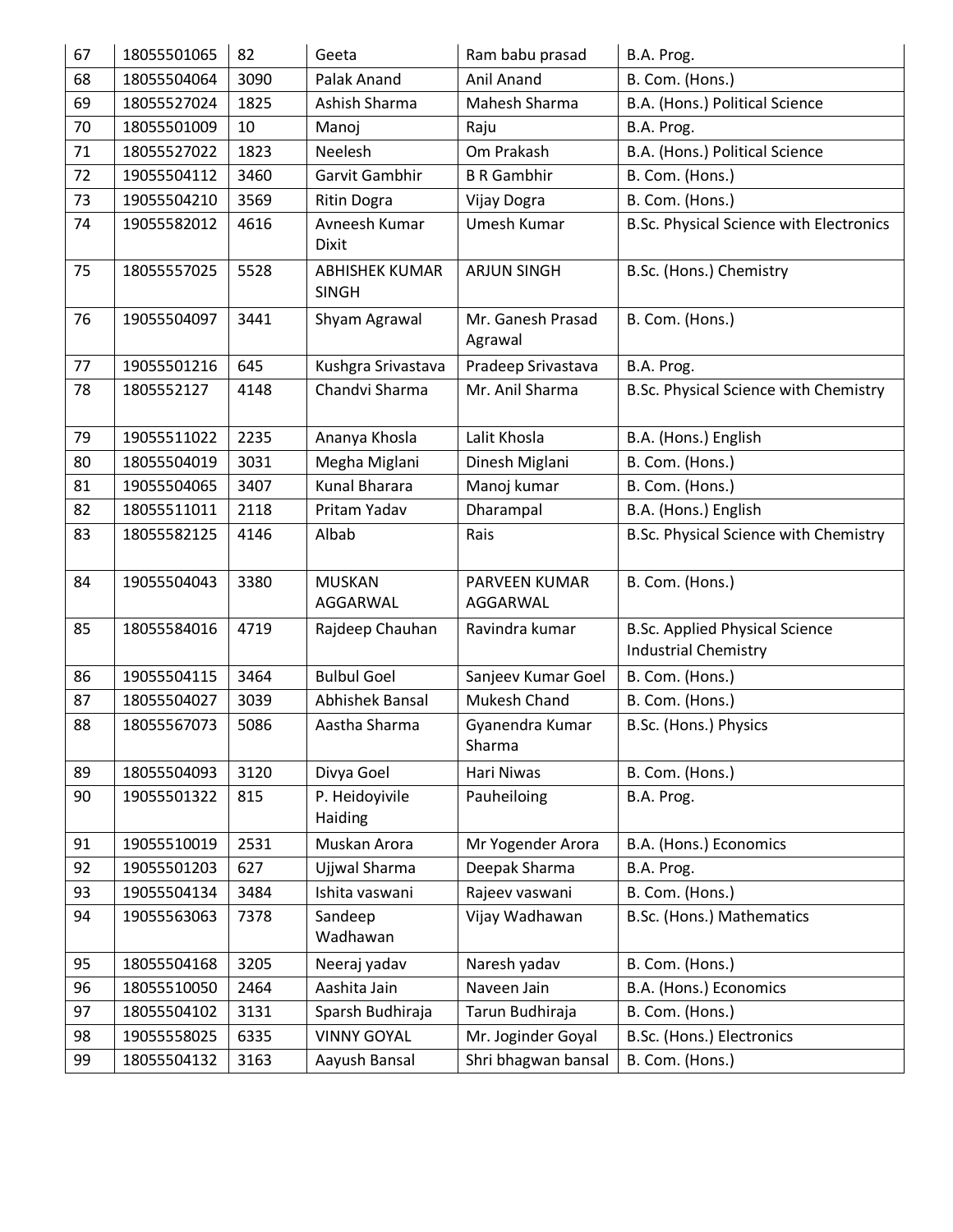| 100 | 19055557003 | 5603                         | Shey                             | Mr. Vishwanath<br>Singh    | B.Sc. (Hons.) Chemistry                         |
|-----|-------------|------------------------------|----------------------------------|----------------------------|-------------------------------------------------|
| 101 | 18055516015 | $1.8E + 10$                  | Sandhya                          | Pappu Chaurasiya           | B.A. (Hons.) Hindi                              |
| 102 | 19055557045 | 5655                         | Nisha Sharma                     | Lalit Kumar                | B.Sc. (Hons.) Chemistry                         |
| 103 | 18055567034 | 5035                         | Utkarsh Dwivedi                  | Kuldeep Kumar<br>Dwivedi   | B.Sc. (Hons.) Physics                           |
| 104 | 18055582057 | 8668                         | Keshav Yadav                     | Chandgi Ram                | B.Sc. Physical Science with Computer<br>Science |
| 105 | 19055582105 | 8708                         | Ravi kumar yadav                 | Bakheru yadav              | B.Sc. Physical Science with Computer<br>Science |
| 106 | 18055504029 | 3042                         | Mahesh Manda                     | Bhagwan ram<br>manda       | B. Com. (Hons.)                                 |
| 107 | 18055567039 | 5042                         | Anurag Sharma                    | Upendra Sharma             | B.Sc. (Hons.) Physics                           |
| 108 | 19055527049 | 1954                         | Anjali yadav                     | Ram chander yadav          | B.A. (Hons.) Political Science                  |
| 109 | 18055504165 | 3202                         | LEKHRAJ MEENA                    | Ram Khilari Meena          | B. Com. (Hons.)                                 |
| 110 | 18055518055 | 1557                         | Amita Raj                        | Mr.Raja Ram saxena         | B.A. (Hons.) History                            |
| 111 | 19055501401 | Rajdhani<br>college<br>(055) | <b>NEKHINI MATIA</b>             | <b>NEKHINI</b>             | B.A. Prog.                                      |
| 112 | 19055501097 | 509                          | Laxman kumar<br>yadav            | Ishwar dayal               | B.A. Prog.                                      |
| 113 | 19055511011 | 2020                         | Rohan negi                       | Deva singh                 | B.A. (Hons.) English                            |
| 114 | 19055504062 | 3402                         | <b>PURNIK</b><br><b>BHARGAVA</b> | Anil bhargava              | B. Com. (Hons.)                                 |
| 115 | 19055582131 | 8736                         | Harsh Vardhan<br>pandey          | Chinta mani pandey         | B.Sc. Physical Science with Computer<br>Science |
| 116 | 19055501178 | 597                          | <b>NAKUL SINGH</b>               | <b>DEVPAL SINGH</b>        | B.A. Prog.                                      |
| 117 | 18055504011 | 3020                         | Surbhi chawla                    | K. Narender chawla         | B. Com. (Hons.)                                 |
| 118 | 18055563019 | 7225                         | Mohit Gulia                      | Jagat Narayan              | B.Sc. (Hons.) Mathematics                       |
| 119 | 19055582022 | 4632                         | Kamaldeep kumar                  | Mr. Durga Prasad           | B.Sc. Physical Science with Electronics         |
| 120 | 18055501064 | 80                           | Ashu Malik                       | Virender Malik             | B.A. Prog.                                      |
| 121 | 19055518016 | 1616                         | Rajneeta                         | Hargen                     | B.A. (Hons.) History                            |
| 122 | 19055504023 | 3346                         | Khushi arora                     | Pardeep arora              | B. Com. (Hons.)                                 |
| 123 | 18055504134 | 3165                         | Jitesh Digga                     | Ashok Digga                | B. Com. (Hons.)                                 |
| 124 | 18055557008 | 5510                         | Nishita jain                     | Rajesh jain                | B.Sc. (Hons.) Chemistry                         |
| 125 | 18055504104 | 3133                         | Palak khurana                    | Puneet khurana             | B. Com. (Hons.)                                 |
| 126 | 18055567050 | 5054                         | Yuvraj Goswami                   | Mr. Ved Parkash            | B.Sc. (Hons.) Physics                           |
| 127 | 19055504025 | 3353                         | Sumit Verma                      | Mukesh Kumar               | B. Com. (Hons.)                                 |
| 128 | 18055563023 | 7231                         | Sanjay semwal                    | Satyendra prasad<br>semwal | B.Sc. (Hons.) Mathematics                       |
| 129 | 19055563040 | 7348                         | Praphul kumar                    | Sanjay Yadav               | B.Sc. (Hons.) Mathematics                       |
| 130 | 18055504174 | 3212                         | Sourabh Gupta                    | Raj Kumar Prasad           | B. Com. (Hons.)                                 |
| 131 | 18055504033 | 3047                         | Sitesh                           | Ashok Kumar                | B. Com. (Hons.)                                 |
| 132 | 19055504103 | 3448                         | Kunal Aggarwal                   | Surinder Aggarwal          | B. Com. (Hons.)                                 |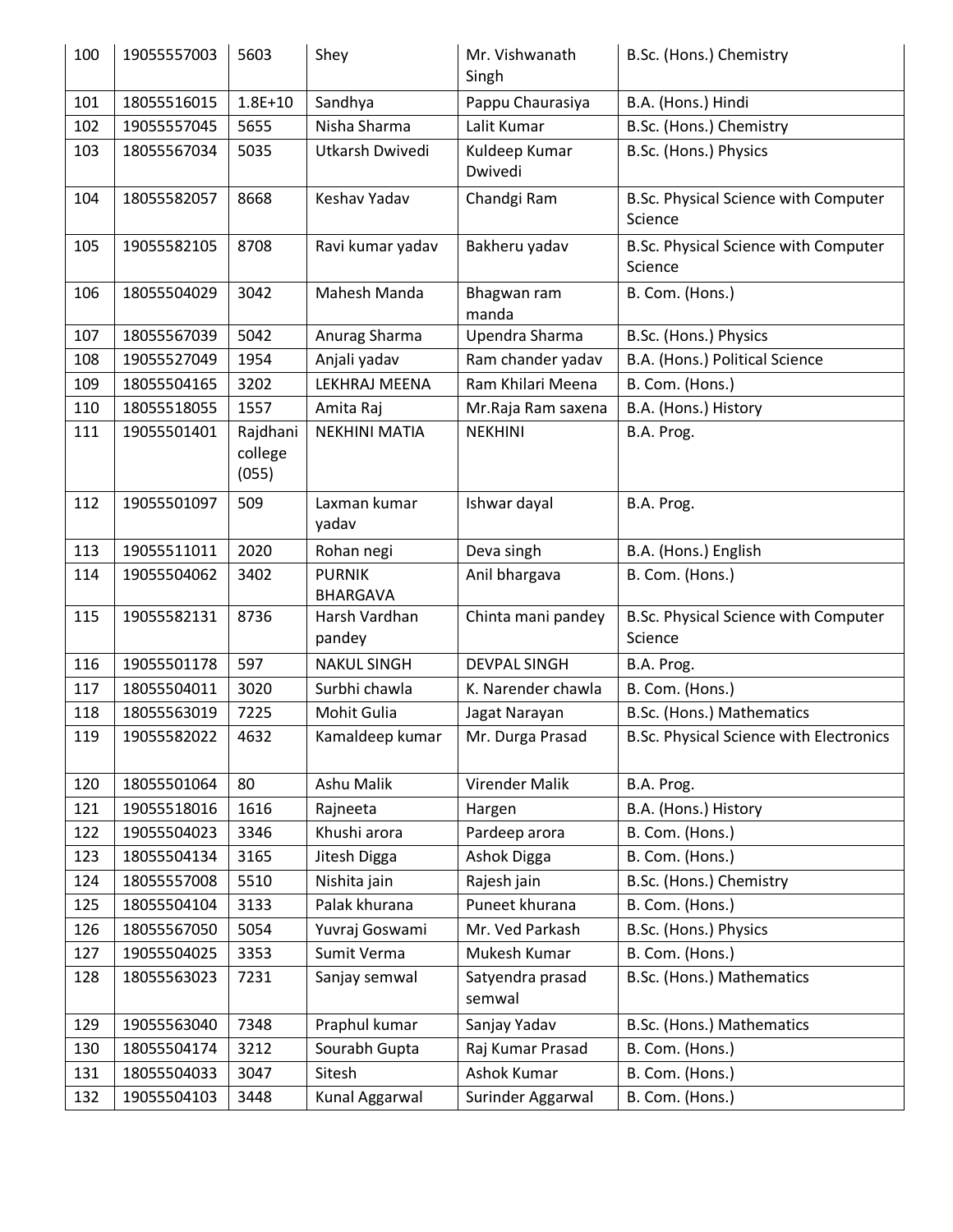| 133 | 19055557054 | 5668                             | Nandini                         | Vijay kumar                           | B.Sc. (Hons.) Chemistry                         |
|-----|-------------|----------------------------------|---------------------------------|---------------------------------------|-------------------------------------------------|
| 134 | 18055563104 | 7323                             | <b>DINESH KUMAR</b>             | SITARAM MINA                          | B.Sc. (Hons.) Mathematics                       |
|     |             |                                  | <b>MINA</b>                     |                                       |                                                 |
| 135 | 18055557055 | 5567                             | <b>CHIRAG MEHRA</b>             | <b>MAHABIR</b>                        | B.Sc. (Hons.) Chemistry                         |
| 136 | 19055582118 | 8722                             | Ranu Tiwari                     | Satish Tiwari                         | B.Sc. Physical Science with Computer<br>Science |
| 137 | 18055501028 | 34                               | KHUSHHAL SINGH                  | <b>SUNIL KUMAR</b>                    | B.A. Prog.                                      |
| 138 | 18055529060 | 8168                             | Mr.Shravan kumar                | Mr.Suresh chand<br>sharma             | B.A. (Hons.) Sanskrit                           |
| 139 | 18055504140 | 3173                             | Samridhi verma                  | Anil kumar verma                      | B. Com. (Hons.)                                 |
| 140 | 19055516012 | 1313                             | Gyanta Kumari                   | Sunil Prasad                          | B.A. (Hons.) Hindi                              |
| 141 | 18055504077 | 3103                             | Kshitij Bhambri                 | Sanjay Bhambri                        | B. Com. (Hons.)                                 |
| 142 | 19055510034 | $(055) -$<br>Rajdhani<br>College | <b>HARSH MISHRA</b>             | <b>JITENDRA NATH</b><br><b>MISHRA</b> | B.A. (Hons.) Economics                          |
| 143 | 19055563033 | 7340                             | <b>KARTIK SAINI</b>             | Subhash chand saini                   | B.Sc. (Hons.) Mathematics                       |
| 144 | 18055582102 | 4123                             | Saloni Bhatia                   | Ravinder Bhatia                       | B.Sc. Physical Science with Chemistry           |
| 145 | 18055563069 | 7283                             | Chirag Sehrawat                 | Vedpal Sehrawat                       | B.Sc. (Hons.) Mathematics                       |
| 146 | 18055511015 | 2124                             | Chhavi Arora                    | Manoj Kumar                           | B.A. (Hons.) English                            |
| 147 | 19055516051 | 1361                             | Mansa                           | Ghanshyam                             | B.A. (Hons.) Hindi                              |
| 148 | 18055567076 | 5089                             | Rajat julah                     | Jagadish julah                        | B.Sc. (Hons.) Physics                           |
| 149 | 19055504057 | 3395                             | Jitesh Kumar Lunia              | Ramesh Kumar<br>Lunia                 | B. Com. (Hons.)                                 |
| 150 | 19055563064 | 7381                             | <b>KM Chitrankan</b><br>Rathore | Radhey Shyam<br>Rathore               | B.Sc. (Hons.) Mathematics                       |
| 151 | 19055510071 | 2605                             | Manthan                         | Vijay                                 | B.A. (Hons.) Economics                          |
| 152 | 18055504158 | 3191                             | Tejinder Singh<br>Dhanjal       | Surinder Singh<br>Dhanjal             | B. Com. (Hons.)                                 |
| 153 | 19055558037 | 6355                             | MADHAV SHARMA                   | RAVINDRA SHARMA                       | B.Sc. (Hons.) Electronics                       |
| 154 | 19055501222 | 660                              | Jatin Bhardwaj                  | Pawan Kumar                           | B.A. Prog.                                      |
| 155 | 19055582036 | 4649                             | Tisha                           | Mukesh                                | B.Sc. Physical Science with Electronics         |
| 156 | 19055563015 | 7320                             | Prince Sivach                   | Vimal Sivach                          | B.Sc. (Hons.) Mathematics                       |
| 157 | 18055527011 | 1811                             | Sanjum Aara                     | Raja Babu                             | B.A. (Hons.) Political Science                  |
| 158 | 18055582023 | 8632                             | Kushagra Singh                  | Jagat Narayan Singh                   | B.Sc. Physical Science with Computer<br>Science |
| 159 | 18055527023 | 1824                             | Shubham Shukla                  | Anil Kumar Shukla                     | B.A. (Hons.) Political Science                  |
| 160 | 18055567024 | 5025                             | Sanjana Bodh                    | Satish Kumar                          | B.Sc. (Hons.) Physics                           |
| 161 | 18055582032 | 8642                             | Shubham Kaushik                 | Bijendra Kaushik                      | B.Sc. Physical Science with Computer<br>Science |
| 162 | 18055504193 | 3235                             | Sahil sinha                     | Sushil kumar                          | B. Com. (Hons.)                                 |
| 163 | 18055501176 | 222                              | Asha kiro                       | Anil kiro                             | B.A. Prog.                                      |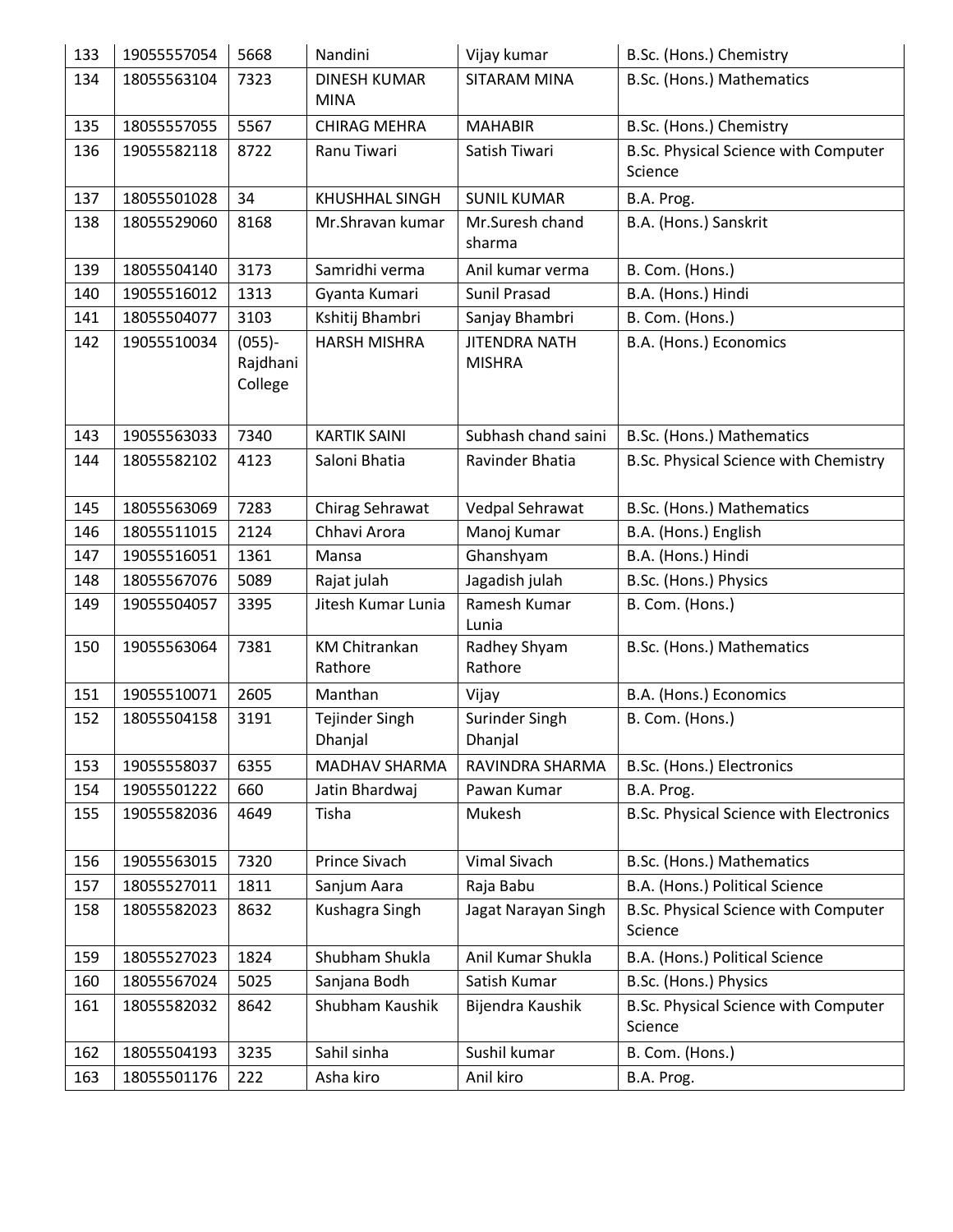| 164 | 18055582031 | 8641         | Prateek Joon                  | Pradeep Kumar                  | B.Sc. Physical Science with Computer<br>Science                      |
|-----|-------------|--------------|-------------------------------|--------------------------------|----------------------------------------------------------------------|
| 165 | 18055557017 | 5520         | Tannu rana                    | Parvinder rana                 | B.Sc. (Hons.) Chemistry                                              |
| 166 | 18055504030 | 3043         | Aditi Jain                    | Mukesh Jain                    | B. Com. (Hons.)                                                      |
| 167 | 18055504195 | 3240         | Shraddha Pandey               | Pushpraj pandey                | B. Com. (Hons.)                                                      |
| 168 | 19055504201 | 3559         | Harsh Gupta                   | <b>Arvind Gupta</b>            | B. Com. (Hons.)                                                      |
| 169 | 18055584011 | 4713         | <b>Rishabh Thakur</b>         | Mr. Anil Thakur                | <b>B.Sc. Applied Physical Science</b><br><b>Industrial Chemistry</b> |
| 170 | 19055558002 | 6302         | Deepshikha                    | Ghanshyam Singh<br>Rawat       | B.Sc. (Hons.) Electronics                                            |
| 171 | 18055582010 | 8615         | Palak Agrawal                 | Sanjeev Kumar<br>Agrawal       | B.Sc. Physical Science with Computer<br>Science                      |
| 172 | 19055504162 | 3517         | Hardik Batra                  | Anil batra                     | B. Com. (Hons.)                                                      |
| 173 | 18055584027 | 4733         | vikash                        | rajender singh                 | <b>B.Sc. Applied Physical Science</b><br><b>Industrial Chemistry</b> |
| 174 | 18055504173 | 3211         | Shikha kumari                 | Rajkumar                       | B. Com. (Hons.)                                                      |
| 175 | 18055504074 | 3100         | Vivek goel                    | Prem goel                      | B. Com. (Hons.)                                                      |
| 176 | 18055584043 | 4751         | <b>ROBIN MALIK</b>            | <b>LAKHAN SINGH</b>            | <b>B.Sc. Applied Physical Science</b><br><b>Industrial Chemistry</b> |
| 177 | 18055563004 | 7205         | <b>Anshul Dhariwal</b>        | Mr. Vinod Kumar                | B.Sc. (Hons.) Mathematics                                            |
| 178 | 18055584017 | 4721         | Reemu Rohilla                 | Tajesh Rohilla                 | <b>B.Sc. Applied Physical Science</b><br><b>Industrial Chemistry</b> |
| 179 | 19055563078 | 7400         | Abhinaw Bhandari              | Jeevan Singh                   | B.Sc. (Hons.) Mathematics                                            |
| 180 | 18055504145 | 3178         | Parv Bansal                   | Brij Bhushan Bansal            | B. Com. (Hons.)                                                      |
| 181 | 18055501173 | 217          | Ratan Singh                   | Ram nawal Singh                | B.A. Prog.                                                           |
| 182 | 19055567039 | 5160         | Nishant pal                   | Umesh pal                      | B.Sc. (Hons.) Physics                                                |
|     |             |              |                               |                                |                                                                      |
| 183 | 18055567012 | 5013         | <b>VIVEK ANAND</b>            | Mr. Devendra<br>Kumar          | B.Sc. (Hons.) Physics                                                |
| 184 | 18055516034 | 1235         | Harjeet kaur                  | Karam singh                    | B.A. (Hons.) Hindi                                                   |
| 185 | 18055527020 | 1821         | Dolly kumari                  | Amarendra Kumar<br>Sharma      | B.A. (Hons.) Political Science                                       |
| 186 | 18055527042 | 1843         | Deepali                       | Raj kumar sahni                | B.A. (Hons.) Political Science                                       |
| 187 | 19055504122 | 3471         | Nikunj Goel                   | Ram Avtar Goel                 | B. Com. (Hons.)                                                      |
| 188 | 19055563062 | 7377         | Praney Dhawan                 | Vineet Dhawan                  | B.Sc. (Hons.) Mathematics                                            |
| 189 | 18055516001 | 1201         | Happy baliyan                 | Satendra singh                 | B.A. (Hons.) Hindi                                                   |
| 190 | 19055510016 | 2528         | Nidhi Pathak                  | Mr. Abhaya Nand<br>Pathak      | B.A. (Hons.) Economics                                               |
| 191 | 19055504153 | 3506         | Md. Naushad                   | Md sabbir                      | B. Com. (Hons.)                                                      |
| 192 | 18055563105 | 7324         | Neetu Meena                   | Hari Prasad Meena              | B.Sc. (Hons.) Mathematics                                            |
| 193 | 19055511050 | 2280         | Sourabh Tomar                 | Pawan kumar                    | B.A. (Hons.) English                                                 |
| 194 | 19055557037 | 5646         | Riya Narolia                  | Girdhari Lal                   | B.Sc. (Hons.) Chemistry                                              |
| 195 | 19055510006 | 2511<br>4764 | Mahima Singh<br>Anjali Thakur | Kuldeep Singh<br>Hoshiar Singh | B.A. (Hons.) Economics<br><b>B.Sc. Applied Physical Science</b>      |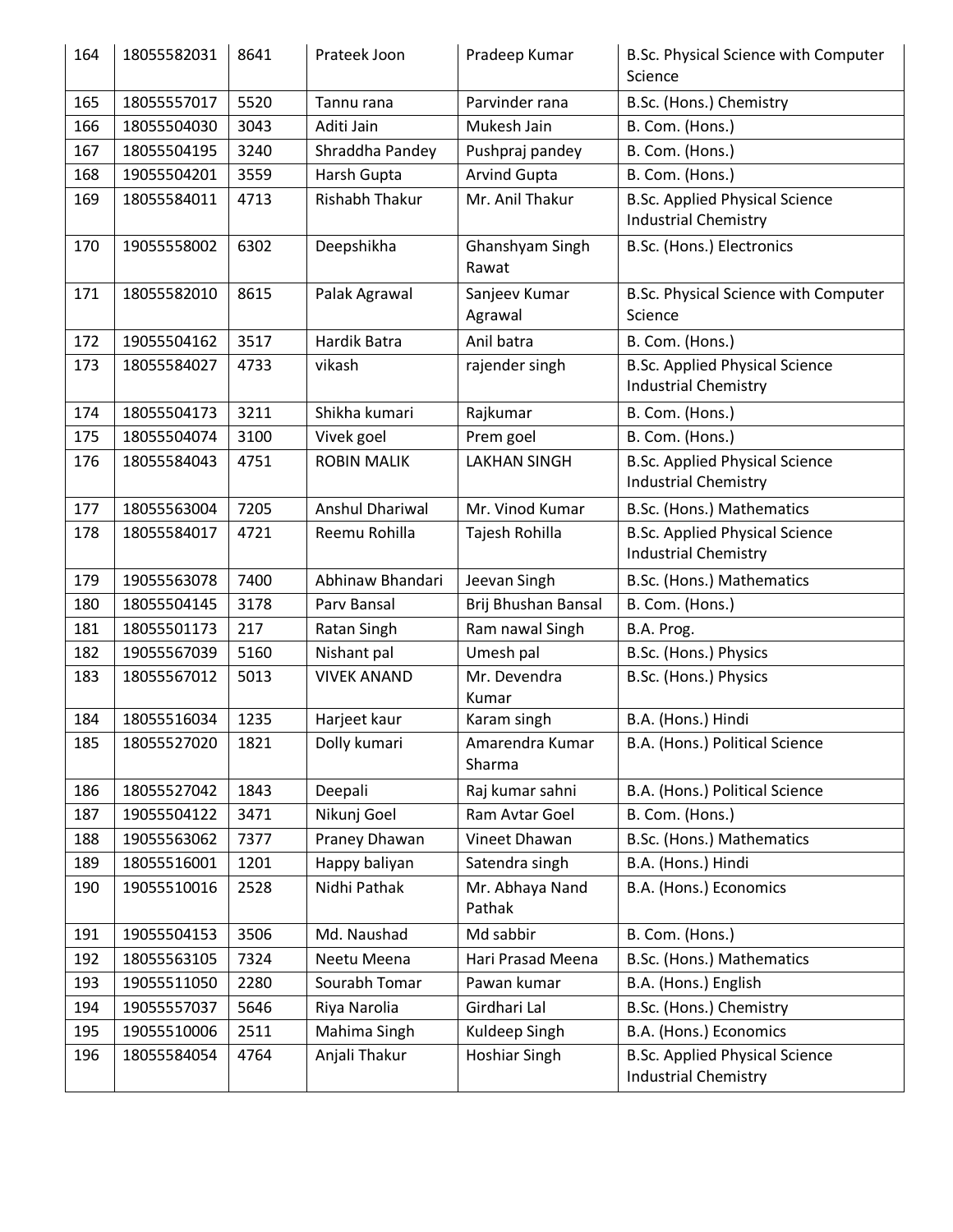| 197 | 18055582061 | 4104 | <b>Hemant Singh</b>                     | Karam Singh                          | B.Sc. Physical Science with Chemistry                                |
|-----|-------------|------|-----------------------------------------|--------------------------------------|----------------------------------------------------------------------|
| 198 | 18055501056 | 71   | <b>DHIRENDRA</b><br><b>KUMAR PANDEY</b> | <b>PREM SHANKER</b><br><b>PANDEY</b> | B.A. Prog.                                                           |
| 199 | 18055501024 | 29   | Sunny Deswal                            | Satish Kumar                         | B.A. Prog.                                                           |
| 200 | 19055582002 | 4603 | Vikas chaudhary                         | Birender singh                       | B.Sc. Physical Science with Electronics                              |
| 201 | 19055582135 | 8744 | Ashwani Kumar                           | Vinod kumar                          | B.Sc. Physical Science with Computer<br>Science                      |
| 202 | 18055557029 | 5532 | Raj Kumar saini                         | Prabhu Dayal saini                   | B.Sc. (Hons.) Chemistry                                              |
| 203 | 19055504214 | 3573 | Rajat Pathania                          | <b>Hardev Singh</b>                  | B. Com. (Hons.)                                                      |
| 204 | 19055582154 | 4644 | Saad Zaki                               | MOHAMMAD ZAKI                        | <b>B.Sc. Physical Science with Electronics</b>                       |
| 205 | 19055582147 | 8764 | Saurabh raj                             | Ashok kumar<br>chaudhary             | B.Sc. Physical Science with Computer<br>Science                      |
| 206 | 19055582051 | 4302 | Adarsh srivastava                       | Dinesh chandra<br>srivastava         | B.Sc. Physical Science with Chemistry                                |
| 207 | 19055567011 | 5116 | A Aditya                                | K Ayyavu                             | B.Sc. (Hons.) Physics                                                |
| 208 | 19055563055 | 7368 | Sanya Virmani                           | Rakesh Virmani                       | B.Sc. (Hons.) Mathematics                                            |
| 209 | 18055557005 | 5505 | Pinki                                   | Krishan                              | B.Sc. (Hons.) Chemistry                                              |
| 210 | 19055558030 | 6341 | Kartik rajput                           | Naresh kumar                         | B.Sc. (Hons.) Electronics                                            |
| 211 | 19055501280 | 725  | Jaiprakash sharma                       | Inderjeet sharma                     | B.A. Prog.                                                           |
| 212 | 19055558011 | 6316 | Shiva Yadav                             | Ranvir Singh                         | B.Sc. (Hons.) Electronics                                            |
| 213 | 19055511037 | 2262 | Tenzin Kardol                           | Karma Sherap<br>Tharchin             | B.A. (Hons.) English                                                 |
| 214 | 18055516038 | 1239 | Nagesh Talan                            | Pratap Singh                         | B.A. (Hons.) Hindi                                                   |
| 215 | 19055582065 | 4323 | Antra Rawat                             | <b>Avtar Singh Rawat</b>             | B.Sc. Physical Science with Chemistry                                |
| 216 | 19055501252 | 694  | Kulsum                                  | Mohammad variss                      | B.A. Prog.                                                           |
| 217 | 18055584041 | 4749 | Parmender Tanwar                        | <b>Yashpal Singh</b>                 | <b>B.Sc. Applied Physical Science</b><br><b>Industrial Chemistry</b> |
| 218 | 18055501010 | 11   | Rishabh Negi                            | <b>Balraj Singh</b>                  | B.A. Prog.                                                           |
| 219 | 18055557033 | 5536 | Anshul Bagdi                            | <b>Vedpal Singh</b>                  | B.Sc. (Hons.) Chemistry                                              |
| 220 | 19055501260 | 701  | Kanupriya<br>Gangwar                    | Jagan lal                            | B.A. Prog.                                                           |
| 221 | 18055582014 | 8619 | Rishita pandey                          | Lalit narayan<br>pandey              | B.Sc. Physical Science with Computer<br>Science                      |
| 222 | 18055501102 | 129  | Atul kataria                            | Pawan kumar<br>kataria               | B.A. Prog.                                                           |
| 223 | 19055527061 | 1969 | Suraj Patel                             | Sukhwasi verma                       | B.A. (Hons.) Political Science                                       |
| 224 | 19055563044 | 7352 | Kanika                                  | Satish Kumar                         | B.Sc. (Hons.) Mathematics                                            |
| 225 | 18055557050 | 5559 | Komal Aggarwal                          | Surender                             | B.Sc. (Hons.) Chemistry                                              |
| 226 | 19055501016 | 419  | Kanak solanki                           | Sanjay solanki                       | B.A. Prog.                                                           |
| 227 | 18055557095 | 5588 | Mayank Kaushik                          | Krishandutt Kaushik                  | B.Sc. (Hons.) Chemistry                                              |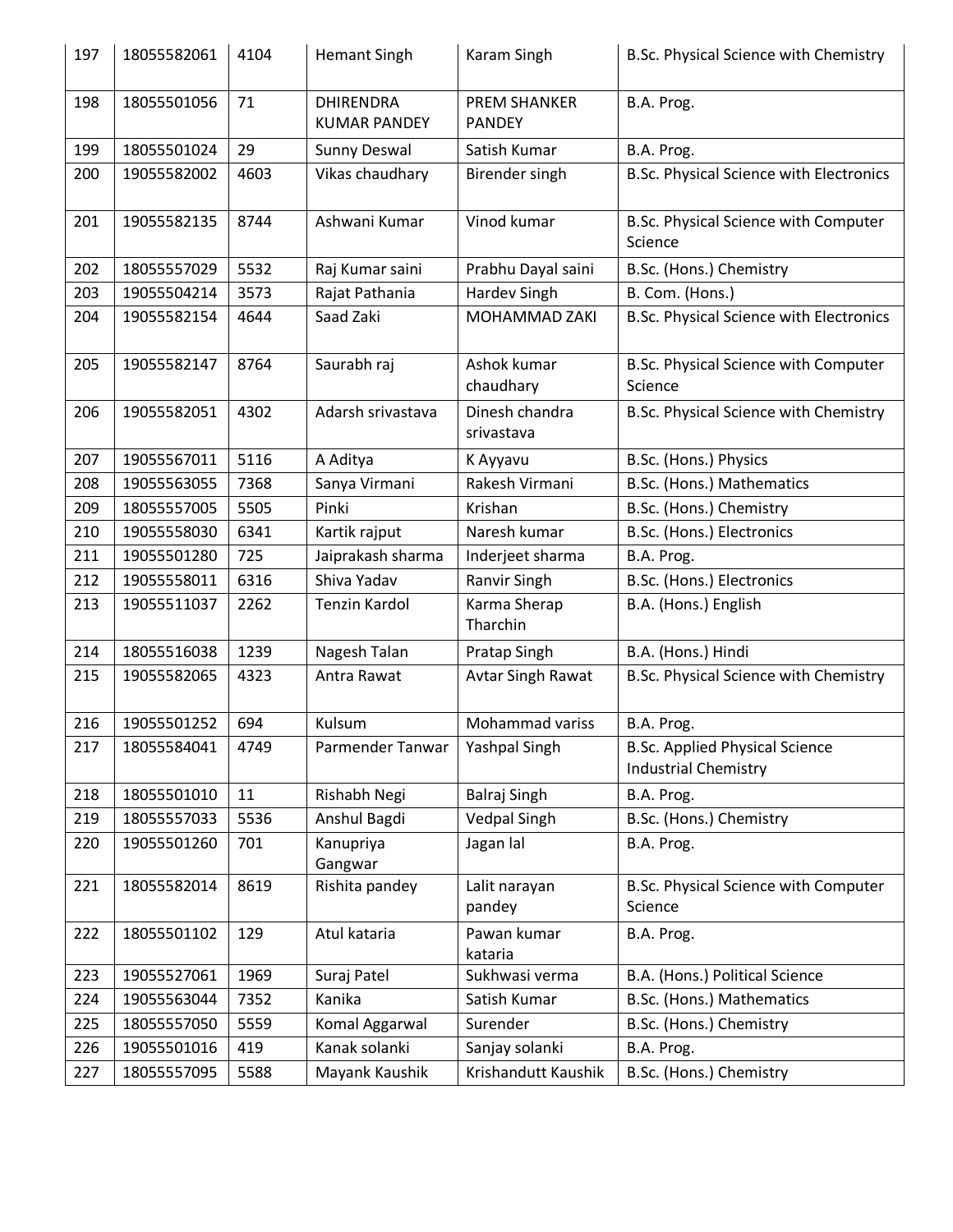| 228 | 18055582139 | 4160 | Ravi Shankar          | <b>Prempal Singh</b>           | B.Sc. Physical Science with Chemistry                                |
|-----|-------------|------|-----------------------|--------------------------------|----------------------------------------------------------------------|
| 229 | 18055582156 | 8625 | <b>KUMAR ABHISHEK</b> | MR. MAHENDRA<br>SINGH RAJAURIA | B.Sc. Physical Science with Computer<br>Science                      |
| 230 | 18055584001 | 4701 | <b>HRITHIK SONI</b>   | <b>Bajrang</b>                 | <b>B.Sc. Applied Physical Science</b><br><b>Industrial Chemistry</b> |
| 231 | 18055558019 | 6123 | Dishant Joshi         | Hansa Datt Joshi               | B.Sc. (Hons.) Electronics                                            |
| 232 | 18055584036 | 4743 | <b>MO NAYYAR</b>      | <b>MURSALIN</b>                | <b>B.Sc. Applied Physical Science</b><br><b>Industrial Chemistry</b> |
| 233 | 19055504041 | 3377 | <b>DEVANSH DABRAL</b> | <b>MANOJ DABRAL</b>            | B. Com. (Hons.)                                                      |
| 234 | 18055582026 | 8636 | Isha singh            | Inderjit Singh                 | B.Sc. Physical Science with Computer<br>Science                      |
| 235 | 19055584015 | 4919 | Nivesh Panwar         | Rajkumar                       | <b>B.Sc. Applied Physical Science</b><br><b>Industrial Chemistry</b> |
| 236 | 19055501137 | 554  | Yash pratap singh     | Prem singh                     | B.A. Prog.                                                           |
| 237 | 18055563048 | 7260 | Mayank                | Suraj Mal                      | B.Sc. (Hons.) Mathematics                                            |
| 238 | 18055582045 | 8656 | Sagar Tomar           | Anil Kumar                     | B.Sc. Physical Science with Computer<br>Science                      |
| 239 | 18055504135 | 3168 | Geetanshi             | Mahesh Sachdeva                | B. Com. (Hons.)                                                      |
| 240 | 19055501010 | 413  | Anjali kaintura       | Kamal singh<br>kaintura        | B.A. Prog.                                                           |
| 241 | 19055557050 | 5662 | Samunder              | Ravinder singh                 | B.Sc. (Hons.) Chemistry                                              |
| 242 | 19055501143 | 560  | Shashank kumar        | Shashi bhushan<br>thakur       | B.A. Prog.                                                           |
|     |             |      |                       |                                |                                                                      |
| 243 | 18055584028 | 4734 | Sharad                | Rampal                         | <b>B.Sc. Applied Physical Science</b><br><b>Industrial Chemistry</b> |
| 244 | 18055582091 | 4424 | Dhanakshay            | Ashok kumar                    | B.Sc. Physical Science with Electronics                              |
| 245 | 19055504070 | 3412 | anmol arora           | <b>Bharat Bhushan</b>          | B. Com. (Hons.)                                                      |
| 246 | 18055518025 | 1526 | Akshay Panwar         | Mr Anoop Singh                 | B.A. (Hons.) History                                                 |
| 247 | 18055501029 | 35   | Akshay Chopra         | Om Prakash Chopra              | B.A. Prog.                                                           |
| 248 | 19055504206 | 3564 | Lavish chaudhary      | Baldev raj<br>chaudhary        | B. Com. (Hons.)                                                      |
| 249 | 18055501151 | 185  | Kismat Ali            | Jumman Ali                     | B.A. Prog.                                                           |
| 250 | 19055510044 | 2561 | Shikhar Gupta         | Deepak Gupta                   | B.A. (Hons.) Economics                                               |
| 251 | 18055582123 | 4144 | Nemisharan Singh      | Naubhar Singh                  | B.Sc. Physical Science with Chemistry                                |
| 252 | 18055501084 | 104  | Lucky Yadav           | Shri Bhagwan                   | B.A. Prog.                                                           |
| 253 | 18055504067 | 3093 | SHIVAM YADAV          | LAL BAHADUR<br>YADAV           | B. Com. (Hons.)                                                      |
| 254 | 18055582066 | 4112 | <b>JAYANT RANA</b>    | <b>SUDESH</b>                  | B.Sc. Physical Science with Chemistry                                |
| 255 | 19055558009 | 6313 | Aniket dubey          | Saroj Kumar dubey              | B.Sc. (Hons.) Electronics                                            |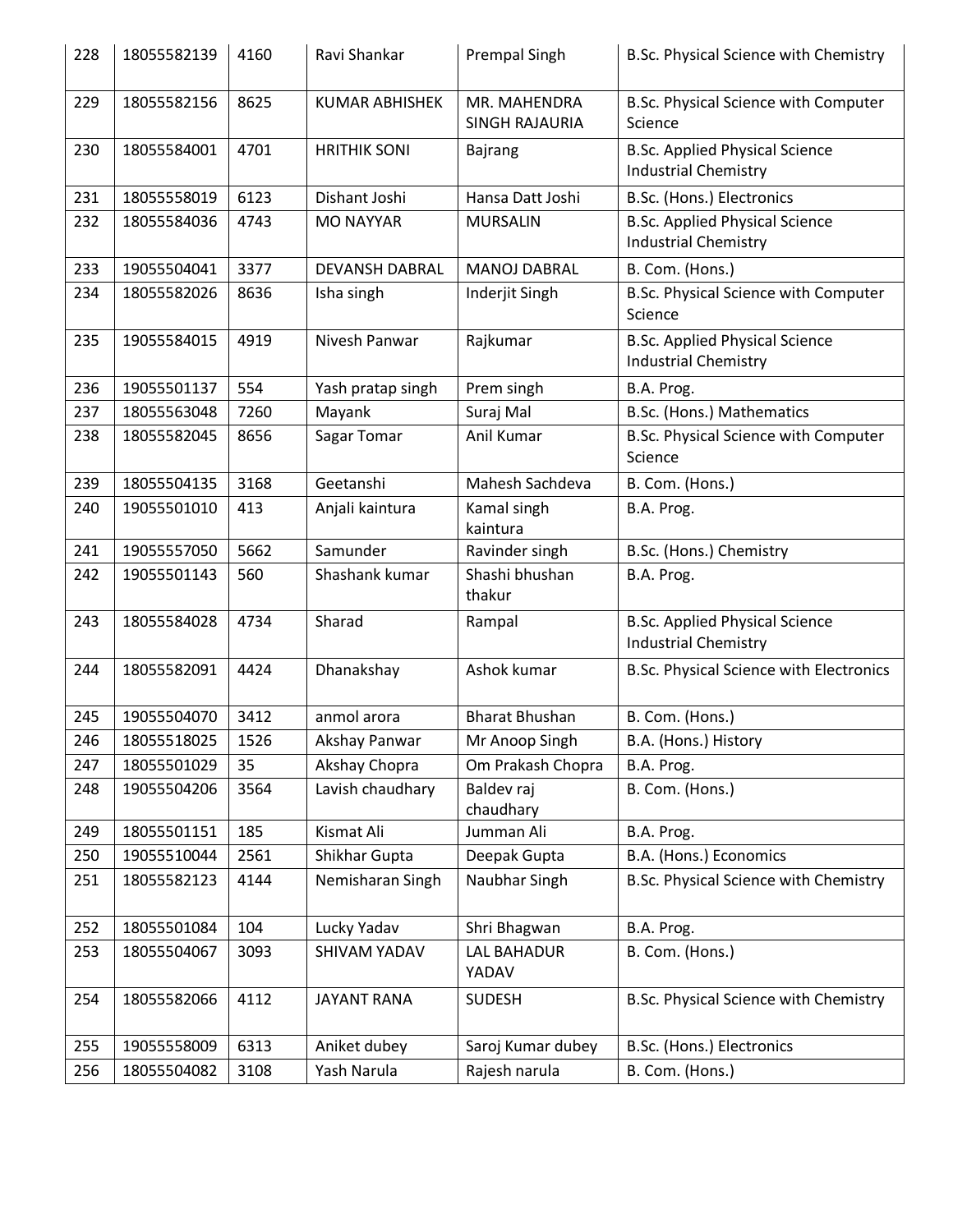| 257 | 18055582136 | 4157 | Jitender Nahar        | Raj Kumar                          | B.Sc. Physical Science with Chemistry          |
|-----|-------------|------|-----------------------|------------------------------------|------------------------------------------------|
| 258 | 19055501122 | 535  | Aditi singh           | Arvind kumar singh                 | B.A. Prog.                                     |
| 259 | 18055563038 | 7248 | Shiva Kant Tiwari     | Vasudev Tiwari                     | B.Sc. (Hons.) Mathematics                      |
| 260 | 19055582032 | 4643 | Divyansh Sharma       | Arun Kamal Sharma                  | <b>B.Sc. Physical Science with Electronics</b> |
| 261 | 19055501235 | 673  | Mohd Hashim           | Yakub ali                          | B.A. Prog.                                     |
| 262 | 19055582054 | 4310 | <b>TUSHAR KHARB</b>   | <b>ASHOK KUMAR</b><br><b>KHARB</b> | B.Sc. Physical Science with Chemistry          |
| 263 | 19055563076 | 7398 | Azad Khan             | Mukhtiyar Ahmed                    | B.Sc. (Hons.) Mathematics                      |
| 264 | 18055557070 | 5584 | Abhay Pratap<br>Singh | Avinash singh                      | B.Sc. Physical Science with Chemistry          |
| 265 | 18055504161 | 3196 | Himanshu garg         | Dayanand garg                      | B. Com. (Hons.)                                |
| 266 | 19055504063 | 3404 | Naman Garg            | <b>ASHOK GARG</b>                  | B. Com. (Hons.)                                |
| 267 | 19055567010 | 5114 | Ram Kumar             | Shiv Kumar                         | B.Sc. (Hons.) Physics                          |
| 268 | 19055501090 | 502  | Kapil Dagar           | Devraj                             | B.A. Prog.                                     |
| 269 | 18055563097 | 7315 | Swati Yadav           | Rajesh Yadav                       | B.Sc. (Hons.) Mathematics                      |
| 270 | 18055504013 | 3025 | Shruti Jain           | Niraj Kumar Jain                   | B. Com. (Hons.)                                |
| 271 | 18055567051 | 5055 | Alok Yadav            | Triloki Nath Yadav                 | B.Sc. (Hons.) Physics                          |
| 272 | 18055557024 | 5527 | Ankit gupta           | Subhash kumar                      | B.Sc. (Hons.) Chemistry                        |
| 273 | 19055501139 | 556  | Jasmine khatun        | Ali motahar                        | B.A. Prog.                                     |
| 274 | 19055582083 | 4342 | Surya meena           | Mr shambhu dayal<br>meena          | B.Sc. Physical Science with Chemistry          |
| 275 | 19055563057 | 7370 | Vaishnavi Singh       | <b>Bhanu Pratap Singh</b>          | B.Sc. (Hons.) Mathematics                      |
| 276 | 18055501023 | 28   | Sumit Niranjan        | Rajkapoor Niranjan                 | B.A. Prog.                                     |
| 277 | 18055557051 | 5561 | Narotam               | Jai Singh                          | B.Sc. (Hons.) Chemistry                        |
| 278 | 19055504008 | 3315 | Ujjwal Singh          | Manoj Kumar                        | B. Com. (Hons.)                                |
| 279 | 18055527074 | 1879 | Ashu Yadav            | Tribhuvan Yadav                    | B.A. (Hons.) Political Science                 |
| 280 | 19055504016 | 3332 | Mayank Goyal          | Vijay Kumar                        | B. Com. (Hons.)                                |
| 281 | 18055557011 | 5513 | Pooja Garg            | Mr. Rajnish Garg                   | B.Sc. (Hons.) Chemistry                        |
| 282 | 19055501306 | 752  | yaman                 | Gopal Krishan                      | B.A. Prog.                                     |
| 283 | 18055567018 | 5019 | Sonal verma           | Prem Chandra<br>Verma              | B.Sc. (Hons.) Physics                          |
| 284 | 18055501207 | 262  | Siddharth Mourya      | Bhoopsen                           | B.A. Prog.                                     |
| 285 | 18055527061 | 1866 | Shradhaa              | Naresh Kumar<br>Dhingra            | B.A. (Hons.) Political Science                 |
| 286 | 19055504207 | 3566 | Shubham<br>Khandelwal | Gopal Krishan                      | B. Com. (Hons.)                                |
| 287 | 19055501024 | 429  | Khushi Kaushik        | Sant Ram Kaushik                   | B.A. Prog.                                     |
| 288 | 19055501023 | 428  | Riya Rawat            | Ravindra Singh                     | B.A. Prog.                                     |
| 289 | 18055501129 | 158  | Vivek Kumar           | Devender prasad                    | B.A. Prog.                                     |
| 290 | 19055510054 | 2582 | Nivedita Mehta        | Sunil Mehta                        | B.A. (Hons.) Economics                         |
| 291 | 18055504202 | 3077 | Manik Sehgal          | Nitin Sehgal                       | B. Com. (Hons.)                                |